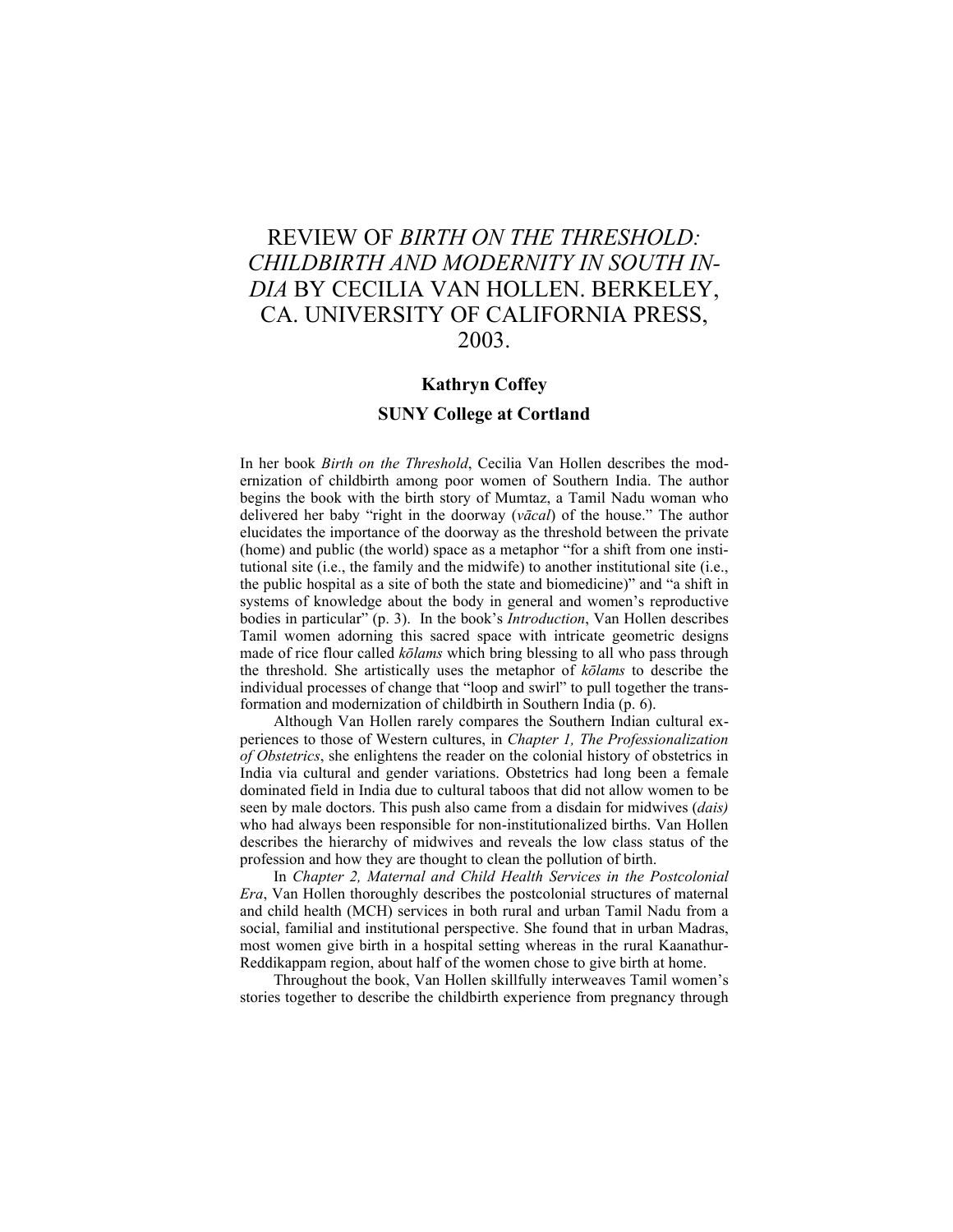the postpartum period. In *Chapter 3, Bangles of Neem, Bangles of Gold*, she beautifully describes *cīmantam* (the ritual celebration of first pregnancy) and pregnant women as "auspicious burdens" (p.77). She describes the reinvention of the *cīmantam* tradition from a ritual of preparation for a woman's first birth, to a more consumer centered celebration where the mother-in-law is portrayed as materialistic and greedy. It is in this section of the book that the author meticulously describes the concepts of *ācai* ("a combination of food cravings, an increase in 'heat,' the demands of the fetus (*cūl*), and a desire to return to the maternal home to be cared for" (p.87)) and *sakti* ("divine female power associated with actions and the generative force of the universe" (p. 240)". In relation to pregnancy, when a woman's *ācai*, is met (she is given gifts of bangles or gold), this gives her *sakti*. If she has *sakti*, she will have a positive delivery experience and healthy baby.

In *Chapter 4, Invoking Vali*, the author describes how rather than decreasing the pain of childbirth by use of analgesic drugs as in western cultures, women of Tamil Nadu have come to expect an acceleration of the experience using oxytocin drugs such as pitocin. To Tamil women, a prolonged labor connotes danger to the mother and the baby. In addition, Van Hollen describes the concept of invoking *vali*: pain or suffering. The more a woman suffers during childbirth, the more *sakti* or power she has. Van Hollen describes how the discourse of modernity has thus changed the way of thinking about *vali*.

In *Chapter 5, Moving Targets*, while discussing "The Emergency," or the campaign of forced sterilization in the mid 1970's, Van Hollen invokes the neo-Malthusian theory of economic development to describe overpopulation and poverty; "fertility must be controlled to ensure greater economic prosperity for the families of the poor, for their nations, and for the world as awhile" (p.143). Van Hollen remains professionally non-judgmental while describing critiques of this theory and the existing family planning tactics of the Tamil government where women are persuaded into an abortion or have an IUD inserted without their knowledge.

In *Chapter 6, "Baby Friendly" Hospitals and Bad Mothers*, the author describes cultural traditions in Tamil Nadu that have women fast for the first three days postpartum so that food would not have a negative affect on the mother or baby. The author describes how allopathic practitioners would view these women as ignorant "victims" of tradition, or even immoral criminals endangering their newborns. She also describes a similar clash of ideals between cultural and biomedical views of breastfeeding.

Throughout the book, Van Hollen describes with great depth, the concepts of childbirth and modernity from cultural, social and individual perspectives. Although the chapters describing colonial and postcolonial childbirth policy and practices in India were somewhat extensive and loquacious, they include important historic details regarding Indian traditions and how Tamil Nadu culture has changed. Although *Birthing the Nation* could benefit undergraduate students, it seems most appropriate for graduate students due to